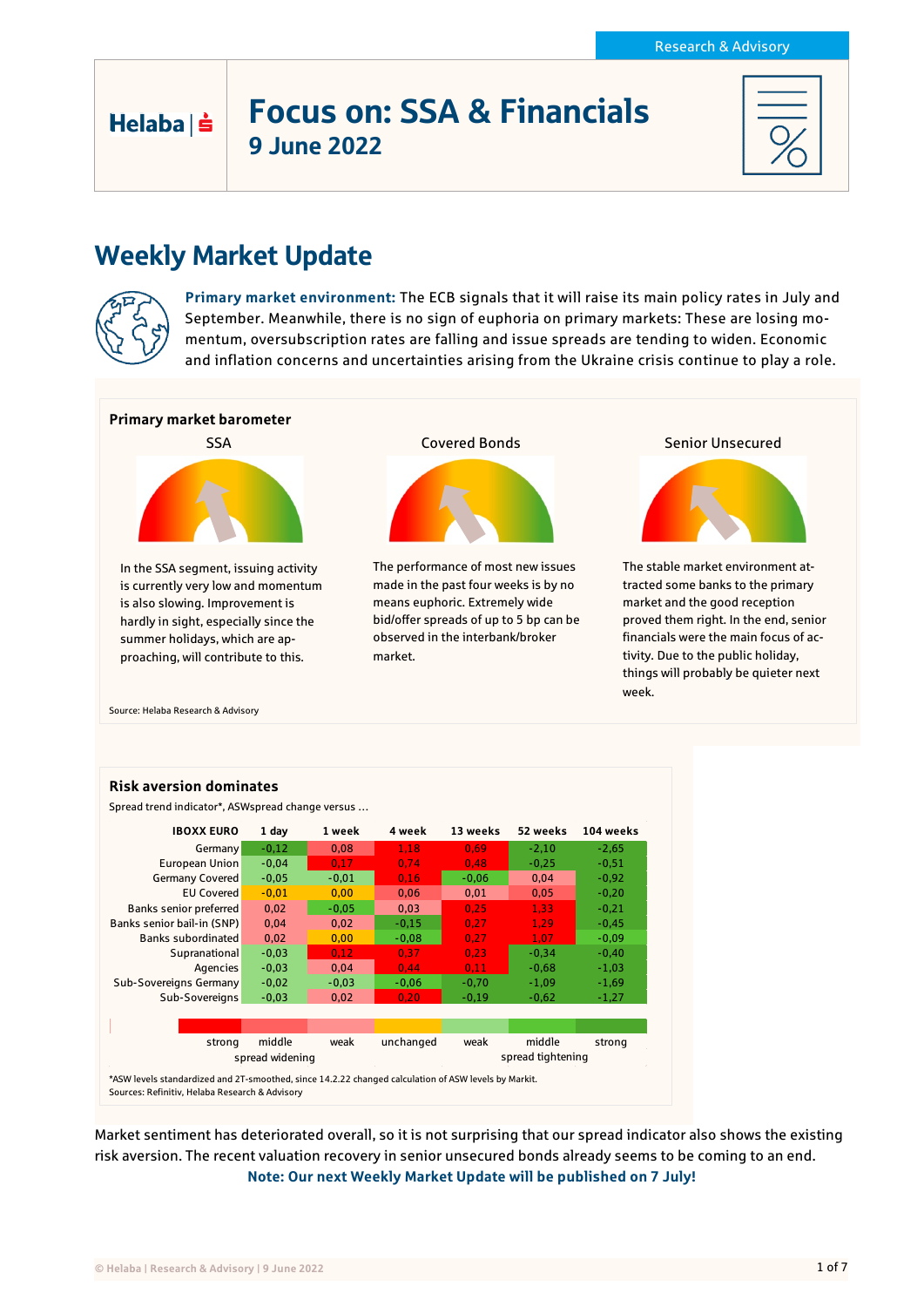In the SSA segment, issuing activity was relatively low, not least due to a number of public holidays. At least the state of North Rhine-Westphalia ventured into the market with an ESG benchmark as a dual tranche (10 & 30 years). Although it was noticeable that a rather defensive approach was chosen. The new issue premiums offered made the bonds attractive for investors and the 30-year tranche offered compensated for the inversion of the swap curve for the 20 to 30-year maturities. Outlook: A number of uncertainties remain. Investors need lucrative offers for the placement of longer maturities. The size of the new issue premium tends to increase further. The approaching summer holidays in many countries are also likely to have an impact on issuing activity and further reduce the already declining momentum.

#### €-SSA-Benchmark-Issues week of 6 June 2022

**SSA** 

| Coupon | Issuer     | Rating<br>(M/S&P/F) | Volume € | Tap | Maturity   | Launch-Spread<br>vs. Mid-Swaps | ESG | Launch     | Orderbook | <b>1st Spread-</b><br>Indication |
|--------|------------|---------------------|----------|-----|------------|--------------------------------|-----|------------|-----------|----------------------------------|
| 2.000% | <b>NRW</b> | Aa1 /AA/AAA         | 2.000bn  |     | 15.06.2032 | ms -6 bps                      |     | 08.06.2022 | 4.800bn   | ms - 5 area                      |
| 2.250% | <b>NRW</b> | Aa1 /AA/AAA         | .500bn   |     | 15.06.2052 | $ms + 35 bps$                  |     | 08.06.2022 | 3.300bn   | $ms + 37$ area                   |
| $\sim$ |            |                     |          |     |            |                                |     |            |           |                                  |

Sources: Bloomberg, Helaba DCM



# Covered Bonds

On the primary market for covered bonds, a little disillusionment seems to be spreading, the sentiment is weaker. Some of the new issues that have come to the market in recent weeks are quoted 2-3 bp higher (vs. swap) than at the primary fixing. In general, however, "good names" (in all asset classes) are per-

*" Around the eagerly awaited ECB meeting, the secondary market was largely quiet. The spreads shown on the screens suggest a sideways trend in the new swap levels that have settled in recent weeks! However, this is only half the truth and became obvious at the start of the post-Whitsun trading week! The already beleaguered long end of the curve (12-20Y) came under renewed pressure from spot selling by institutional investors. The spreads then readjusted by an average of 2-3 bps. It seems that the re-pricing of this part of the curve is not yet complete."* 

*Assessments from the Helaba trading room*

forming better. NIBC yesterday became the first issuer in a week to launch a euro benchmark, a five-year first issue softbullet with a volume of EUR 500m that, given the current market environment, went over quite well, with a respectable new issue premium and oversubscription. The ECB's covered bond purchases increased slightly by around 0.8% in the last reporting week. Overall, APP purchases are expected to fall to EUR 20 billion in June after EUR 40 billion in April and EUR 30 billion in May. However, the ECB will have to continue to buy heavily in covered bonds in the coming months in order to offset the maturities. From this month onwards, all TLTRO-III (and for the first time also the large TLTRO-III.8 drawdown of 24.6.2020 of currently outstanding EUR 1216 bn) can be repaid voluntarily in full or pro-rata at quarterly intervals. On 15.06. at 5 p.m. the deadline for notifying the repayment request ends. The repayment would be settled on 29 June. However, in view of the rising interest rates, we assume that only very few banks will consider a redemption. As a result, future issuance activity will increasingly move in the direction of "own-use" (retained) covered bonds in order to replace these securities deposited as collateral with new ones at maturity.

#### €-Covered Bond-Benchmark-Issues week of 6 June 2022

| Coupon | <b>Issuer</b>                  | Rating<br>(M/S&P/F) | Volume € | Tap | Maturity   | Launch-Spread<br>vs. Mid-Swaps | ESG | Launch     | Orderbook | 1st Spread<br>Indication |
|--------|--------------------------------|---------------------|----------|-----|------------|--------------------------------|-----|------------|-----------|--------------------------|
| 1.875% | NIBC Bank N.V.                 | - IAAA/-            | 0.500bn  |     | 16.06.2027 | $ms + 11 bps$                  |     | 08.06.2022 | 0.900bn   | $ms + 14$ area           |
|        | Sources: Bloomberg, Helaba DCM |                     |          |     |            |                                |     |            |           |                          |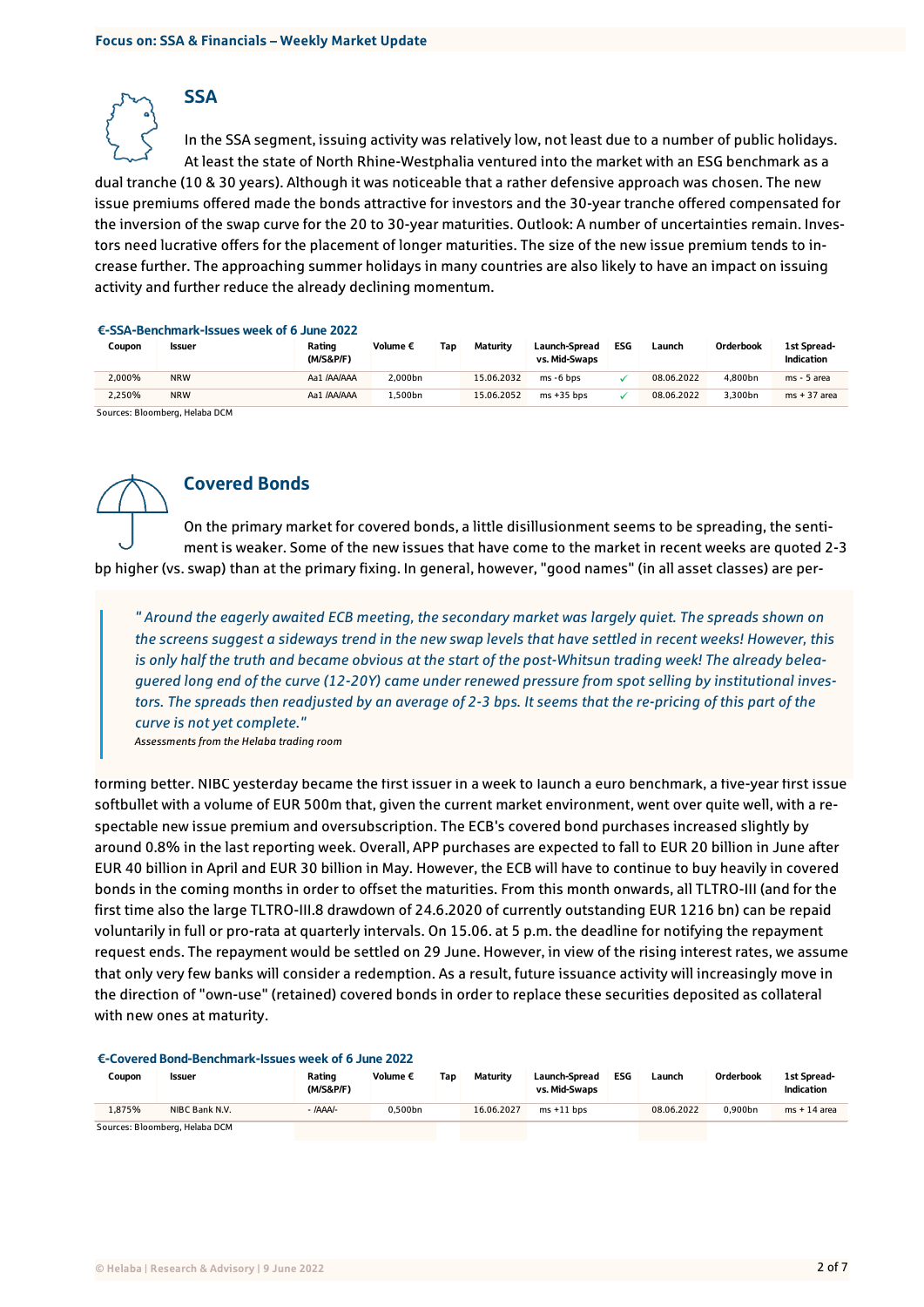## Senior Unsecured

Senior financials were the main focus of activity this week. Banks came to the market with preferred and non-preferred bonds as well as bonds from subordinated areas of the capital structure. The timing was certainly well chosen, in view of today's ECB Governing Council meeting, the upcoming inflation figures in the US and the general election in France at the weekend. The banks successfully took advantage of the issuing windows that presented themselves, albeit with rising new issue premiums. On Tuesday alone, HSBC, UBS (2x), Commerzbank and the Portuguese Caixa Geral de Depositos brought five new issues to the market. Wednesday brought further issues from the Bank of Montreal, Iber-Caja Banco and Mitsubishi. The bonds were well to solidly received in a constructive environment. For example, Commerzbank's new green non-preferred bond tightened 5 basis points from Tuesday to Wednesday.

*"Across the entire range, the cash is trading unchanged to 2 bp tighter on average compared to last Wednesday. French preferreds and non-preferreds as well as Swiss OpCo bonds are the outperformers. Italian nonprefs are lagging somewhat behind with a widening of 1bp on average. New issues also performed well, as they did last week. The shift in focus from secondary to primary market trading is clearly noticeable." Assessments from the Helaba trading room*

With the Frankfurt-based bank's bond, the volume in the still small sub-segment of sustainable bonds issued by German banks has risen to over EUR 3 billion this year and is already 77% of last year's total volume. Overall, the total issuance volume of sustainable bank bonds in euros from the senior preferred and non-preferred segments is still close to half of last year's strong total of around EUR 40 billion.





**Outlook:** After this busy week, we do not expect another wave of issuance next week. On the one hand, the banks are likely to react with a wait-and-see attitude after the ECB meeting, which is possible for them due to their refinancing activities so far. On the other hand, many German states and some European countries have a public holiday coming up, Corpus Christi, which restricts the issuance window. Nevertheless, further issuance windows are likely to be used as soon as possible on a case-by-case basis, as the way has been paved for interest rate increases and thus for a trend towards rising refinancing costs thanks to the ECB's forward guidance.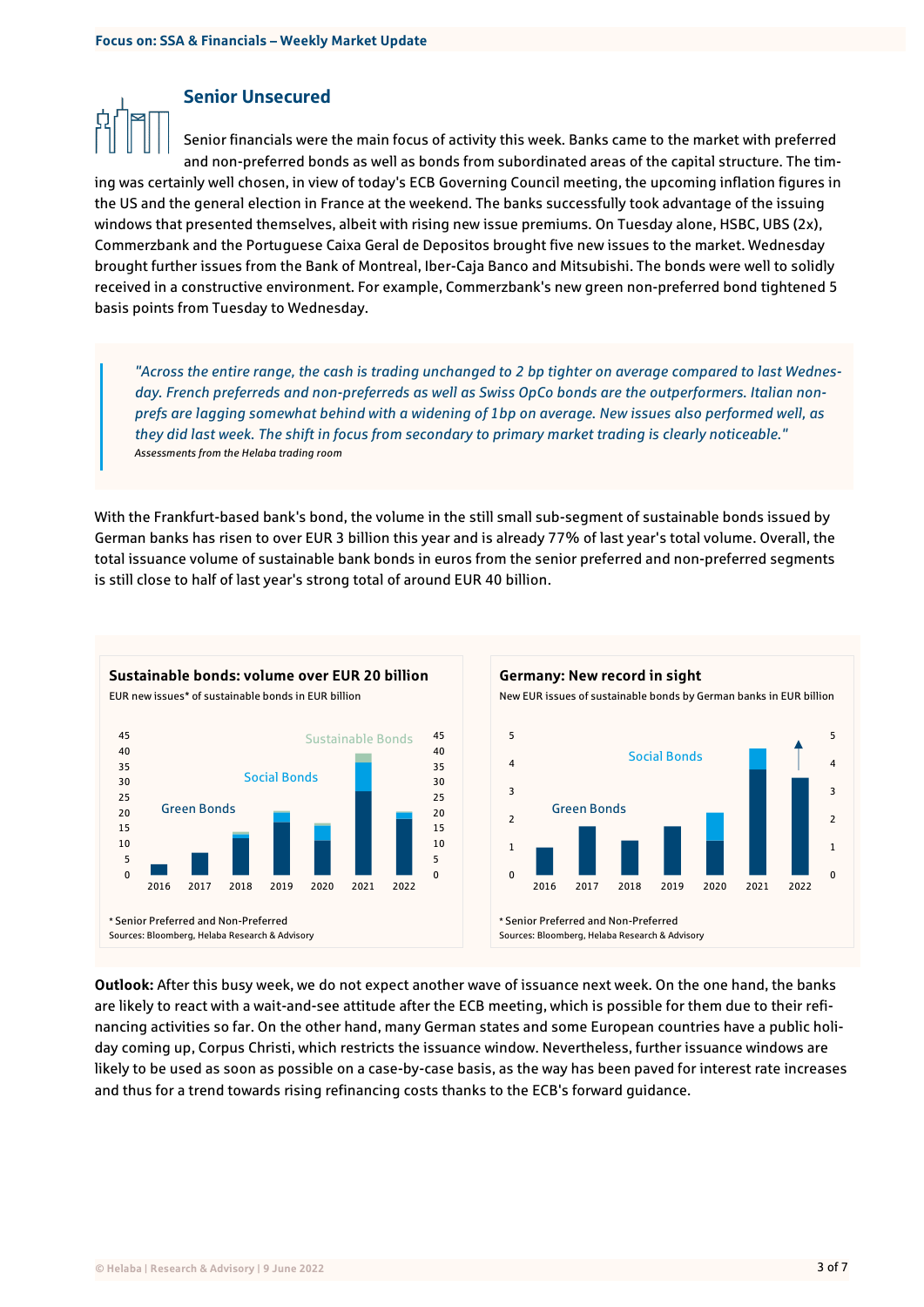#### €-Senior Preferred-Benchmark-Issues week of 6 June 2022

| Coupon                                    | Issuer                         | Rating<br>(M/S&P/F) | Volume € | Tao | Maturity   | Launch-Spread<br>vs. Mid-Swaps | ESG | Launch     | Orderbook | 1st Spread-<br>Indication |
|-------------------------------------------|--------------------------------|---------------------|----------|-----|------------|--------------------------------|-----|------------|-----------|---------------------------|
| 2,875%                                    | Caixa Geral de Depósitos, S.A. | Baa2 /-/BBB-        | 0.300bn  |     | 15.06.2026 | $ms + 140$ bps                 |     | 07.06.2022 | 0.405bn   | ms + 140 area             |
| 3.750%                                    | Ibercaja Banco, S.A.           | $-$ /BB+/BB+        | 0.500bn  |     | 15.06.2025 | $ms + 250$ bps                 |     | 08.06.2022 | 0.760bn   | ms + 260 area             |
| 2.264%                                    | Mitsubishi UFJ Financial Grour | A1 $/A$ - $/A$ -    | 1.000bn  |     | 14.06.2025 | $ms + 95$ bps                  |     | 08.06.2022 | 1.700bn   | ms + 115 area             |
| 3.556%                                    | Mitsubishi UFJ Financial Grour | A1 /A-/A-           | 0.750bn  |     | 15.06.2032 | $ms + 150$ bps                 |     | 08.06.2022 | 1.600bn   | ms + 170 area             |
| $\sim$ $\sim$ $\sim$ $\sim$ $\sim$ $\sim$ | $\cdots$ $\cdots$ $\cdots$     |                     |          |     |            |                                |     |            |           |                           |

Sources: Bloomberg, Helaba DCM

#### €-Senior Non-Preferred-Benchmark-Issues week of 6 June 2022

| Coupon | Issuer                   | Rating<br>(M/S&P/F) | Volume €            | Tap | Maturity   | Launch-Spread<br>vs. Mid-Swaps | ESG | Launch     | Orderbook | 1st Spread-<br>Indication |
|--------|--------------------------|---------------------|---------------------|-----|------------|--------------------------------|-----|------------|-----------|---------------------------|
| 3.000% | Commerzbank AG           | A1 $/BBB+/-$        | 0.500bn             |     | 14.09.2027 | $ms + 150$ bps                 | ✓   | 07.06.2022 | 1.100bn   | ms + 170 area             |
| 2.750% | <b>UBS Group AG</b>      | $-$ /A-/A+          | 1.000bn             |     | 15.06.2027 | $ms + 115 bps$                 |     | 07.06.2022 | 1.900bn   | $ms + 130 - 135$          |
| 3.125% | <b>UBS Group AG</b>      | $-$ /A-/A+          | 1.000bn             |     | 15.06.2030 | $ms + 135$ bps                 |     | 07.06.2022 | 1.900bn   | ms + 155 area             |
| 3.019% | <b>HSBC Holdings PLC</b> | $A3/A-IA+$          | 2.000bn             |     | 15.06.2027 | $ms + 140$ bps                 |     | 07.06.2022 | 2.900bn   | ms + 150 area             |
| 2.750% | <b>Bank of Montreal</b>  | A2 /A-/AA-          | 0.800 <sub>bn</sub> |     | 15.06.2027 | $ms + 98$ bps                  |     | 08.06.2022 | 0.975bn   | $ms + 115$ area           |

Sources: Bloomberg, Helaba DCM



# Short news

**6/8 Spanish Covered Law/Moody's:** The new Spanish Covered Bond Law, which will come into force in July, contains several positive provisions that will strengthen credit standards, according to rating agency Moody's. As an example, it mentions a better segregation of assets, a strengthening of supervisory powers, an improvement in the management of cover pools and liquidity, and the preservation of the quality of the cover pool. While the minimum overcollateralisation requirements are weaker than previous standards, the positive elements of the new law would outweigh them and overcollateralisation for rating preservation would likely continue. However, some aspects of the law are unclear, including the provisions on property valuations, stress tests, extendable maturities and liquidation of cover pools by special managers, which creates uncertainty or leaves room for interpretation. However, the agency expects changes to be made later this year.

**6/3 Basel III**/**Retrofits absolutely necessary:** The Association of **[German Pfandbrief Banks](https://www.pfandbrief.de/site/de/vdp/Presse/News/pressemitteilungen/202200603_Basel_III)** (Verband deutscher Pfandbriefbanken, vdp) is clearly critical of the report presented on 1 June 2022 by the rapporteur in the ECON Committee of the European Parliament, Jonás Fernández, on the EU banking package. With the introduction of a lower limit (output floor) for the capital requirement calculated with internal bank risk models, these models - although examined by supervisory authorities - would not only be distrusted, but credit institutions would be burdened with increasing capital requirements and ultimately the real economy would be impaired. The association also criticises the fact that the transitional relief for residential property financing does not apply to every loan but is to be linked to sustainability criteria. This would not rule out a credit crunch in residential property financing. In essence, the vdp continues to call for a proper and Basel-compliant design of the Basel III capital adequacy rules.

**6/2 Disclosure Regulation (SFRD)**: The three European supervisory authorities (EBA, EIOPA and ESMA - ESAs) have published a **[statement](https://www.eba.europa.eu/esas-provide-clarifications-key-areas-rts-under-sfdr)** providing clarifications on the draft regulatory technical standards (RTS) issued under the Sustainable Finance Disclosure Regulation (SFDR). The statement provides clarifications on key areas of the SFDR disclosures, such as: Use of Sustainability Indicators; Disclosure of Principal Adverse Impacts (PAI); Disclosure of and Taxonomy-related Disclosures on Financial Products; and Do Not Significant Harm (DNSH) Disclosures. The statement is part of the ESAs' ongoing efforts to promote a better understanding of the disclosures required under the SFDR technical standards ahead of the planned application of the rules on 1 January 2023, as set out in the Delegated Regulation adopted by the European Commission on 6 April 2022.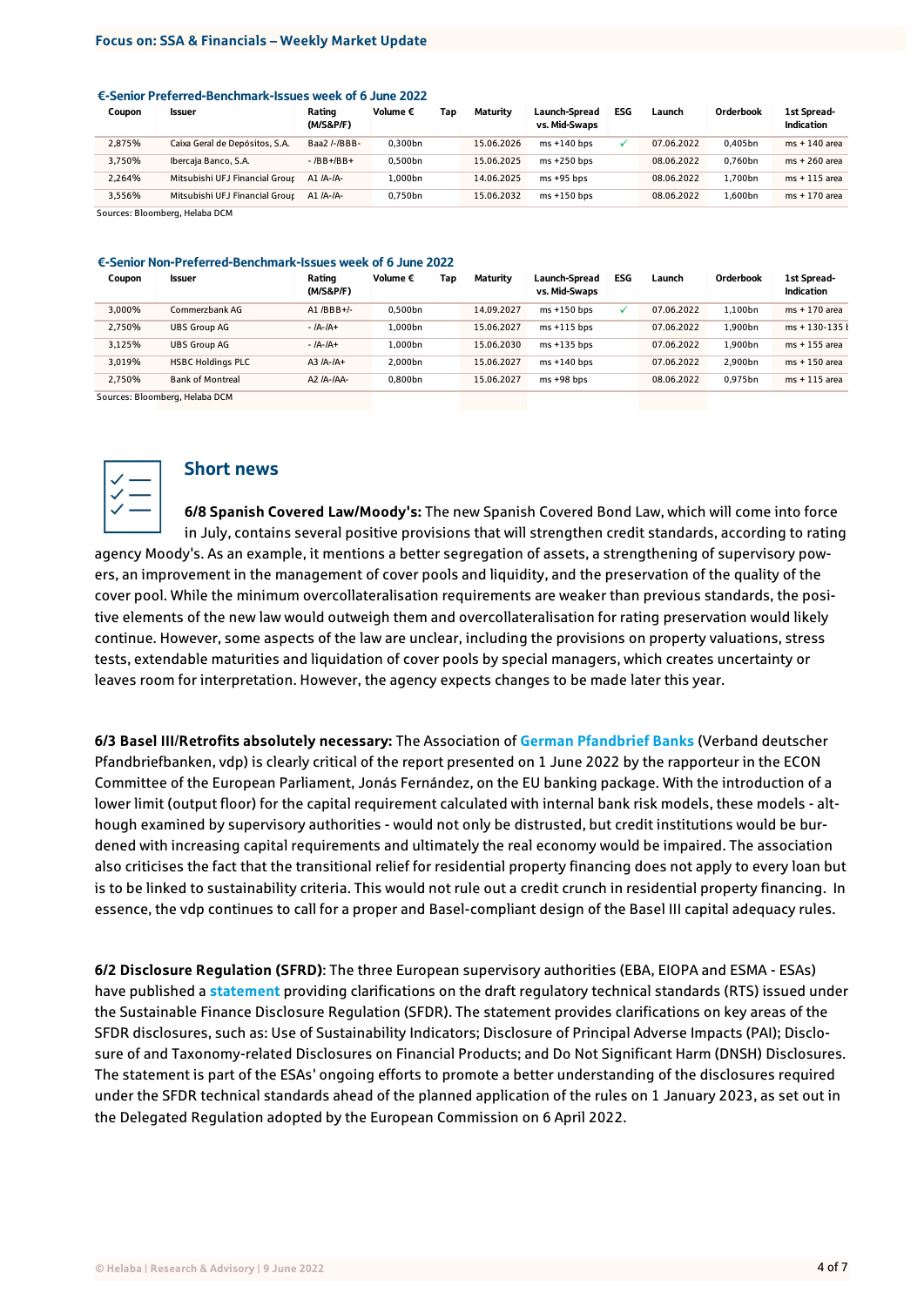### **Market data** (current\*, vs. 1 week, vs. 4 weeks)

| E-STOXX 600 Banks        |       | 90.73 -0.34% 7.59% |                 | iBoxx $\epsilon$ Cov. Germany* | 0.66  | $-0.59$ | 1.88                | iTraxx Senior Financial           | 99.7 1.23%              | $-3.73\%$ |
|--------------------------|-------|--------------------|-----------------|--------------------------------|-------|---------|---------------------|-----------------------------------|-------------------------|-----------|
| 10J-Yield                | 1.35  | 0.17               | 0,35            | iBoxx € Cov. Bonds*            | 7.16  | $-0.51$ | 2.80                | $i$ Boxx $\epsilon$ Supranational | $100,2 -1,49\% -2,63\%$ |           |
| Swap 10J                 | 2.06  | 0.16               | 0.28            | iBoxx € Banks PS               | 91.07 |         | $-0.62\%$ $-0.95\%$ | iBoxx € Agencies                  | $95,9 -0,94\% -1,65\%$  |           |
| iBoxx $\epsilon$ Germany | 98.60 |                    | $-1,2\% -3,0\%$ | iBoxx Banks NPS                | 92.90 |         | $-0.9\%$ $-0.9\%$   | iBoxx € Sub-Sov. Germany          | $96,4 -1,14\% -2,12\%$  |           |
| iBoxx€EU                 | 96.38 | $-1.86\% -3.67\%$  |                 | iBoxx Banks Subordinated 83.79 |       |         | $-0.73\%$ $-0.84\%$ | iBoxx € Sub-Sovereign             | $94,7 -1,26\% -2,25\%$  |           |

\* Closing prices from the previous day Sources: Refinitiv, Helaba Research & Advisory, \* ASW-Spreads

### **Leisure tip for the weekend: Merchants' Bridge Festival Erfurt**



From 17 to 19 June 2022, Erfurt's city centre will once again be transformed into a stage for music, handicrafts, culinary delights and experiences from many areas of Erfurt's art and culture scene. The centrepiece and namesake of the festival is the Krämerbrücke, one of Erfurt's best-known landmarks. In addition to the traditional stalls around the Krämerbrücke, guests can admire an art installation or follow the artists on a high-wire act. The traditional New Orleans Music Festival and, for the first time, the Jewish Music Festival take place on Petersberg at the same time as the city festival. More information: **[Merchants' Bridge Festival Erfurt](https://www.erfurt-tourismus.de/en/events-markets/highlights-2022/merchants-bridge-festival)**

Do you have ideas for leisure tips? We would be happy to receive your suggestions at **[research@helaba.de](mailto:research@helaba.de)**. Source: **[www.erfurt-tourismus.de](https://www.erfurt-tourismus.de/en/events-markets/highlights-2022/merchants-bridge-festival)**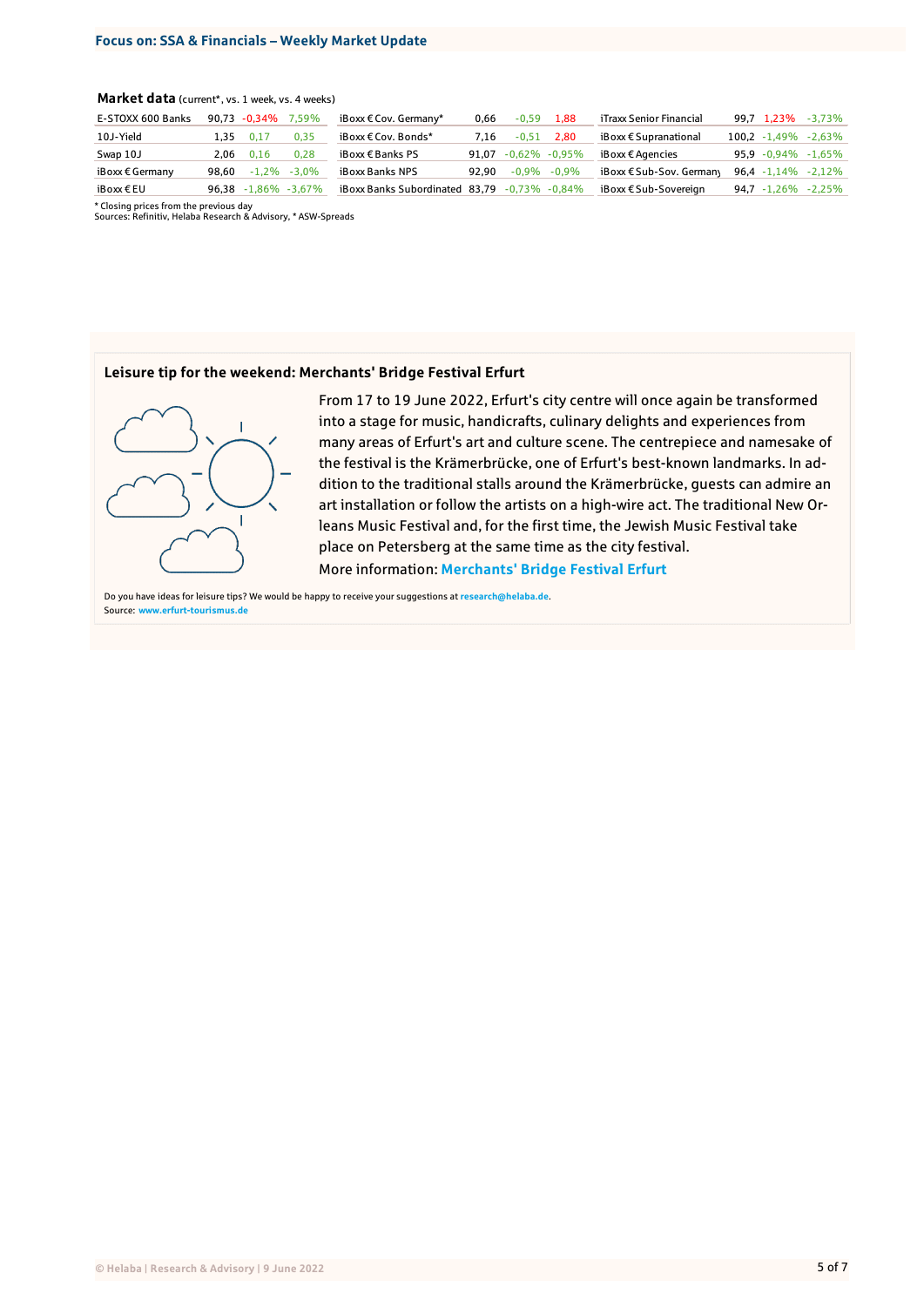# Chartbook SSA, Covered Bonds, Senior Unsecured